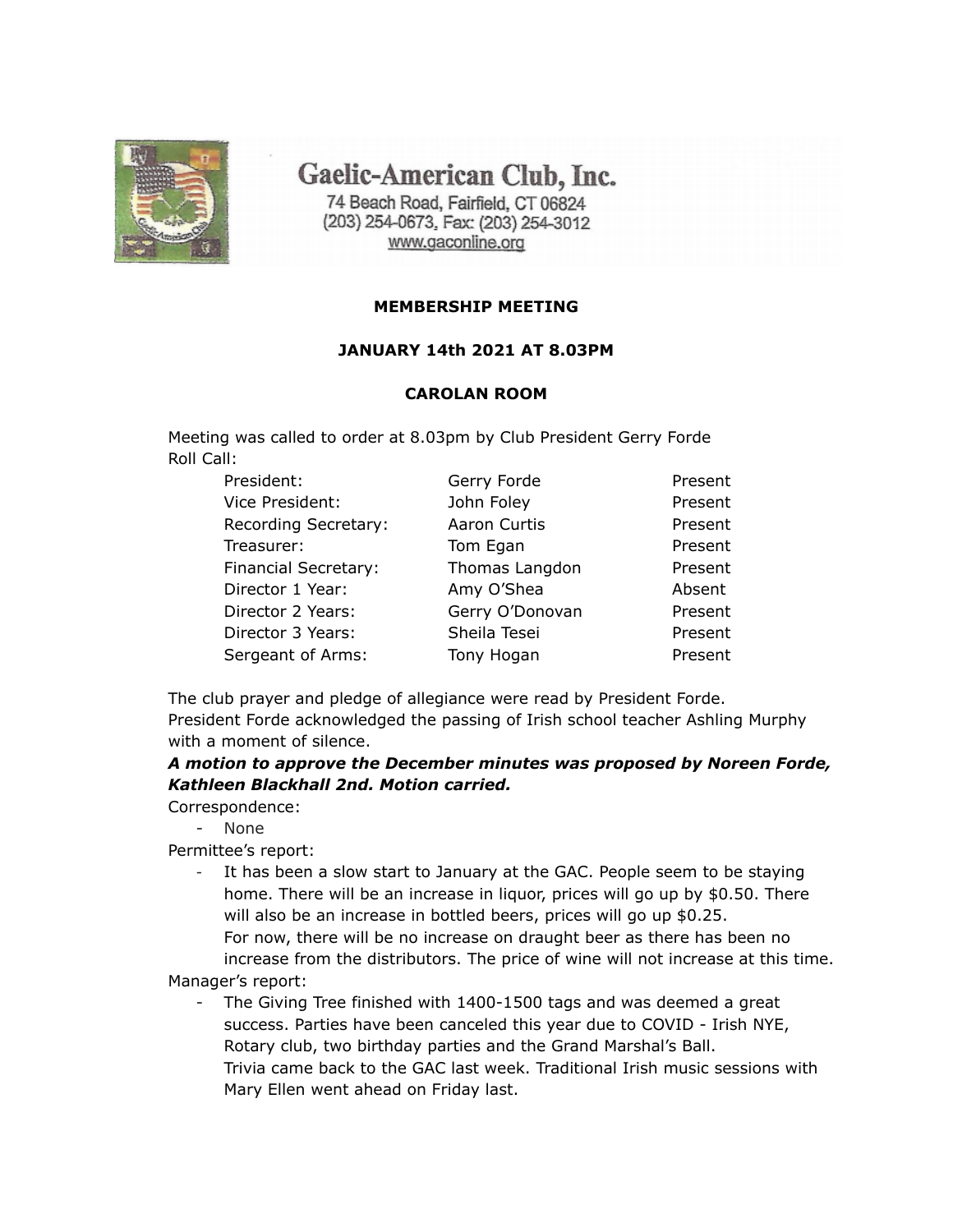The GAC is still seeking a new head chef - interviews are ongoing.

For the Super Bowl on February 13th there will be a buffet in both rooms and the bar area.

The senior lunch on January 27th seems to be intent on coming out. We will keep this event on unless numbers are low.

No mask mandate in Fairfield - members do not need to wear masks at the GAC.

Treasurer's report:

- Bank Account Balances are:
	- Bankwell: \$123,188.97
	- Peoples:\$236,780.16
	- Mortgage: \$340,987.69

# *Motion to accept Treasurer's report - John Commerford, Jimmy Feeney - 2nd. Motion carried.*

Financial Secretary Report:

- Pub revenue is \$43,645 for December 21 vs \$51,521 for November 21 a decrease of \$7,876 or 15%.
- Kitchen revenue is \$39,910 for December 21 vs \$50,174 for November 21 a decrease of \$10,264 or 20%.
- Pub cost of sales is 46% of revenue On the high side
- Kitchen cost of sales is 61% of revenue Very high last month was very low.
- Compensation was high due to a one week christmas bonus.
- Maintenance & repairs Euro interiors \$2,800, Carpet care \$1,122, C&CMechanical \$750
- Other- Miscellaneous Costs \$2,749 Recruiting
- Donation \$15,000 to set up Angle Fund
- All other expenses were in line.
- Cash at month end is \$371,000 vs. \$313,000 December 2020 for a positive variance of \$58,000.
- (We have a \$150,000 government loan that was acquired in FY 2020 and is now in both month end cash balances)
- Our SBA loan payment started in September for \$621.00 per month.
- Jeff Devaney received another IRS notice for our payroll taxes for FY 2020 third quarter for \$19,500. The GAC has received this notice before and has been working with our payroll provider PayChex to remedy this issue without having to pay anything. Jeff thought this issue was put to bed last February until this new notice was delivered last month. Currently Jeff is waiting for an update from paychex.
- Jeff Devaney talked to the IRS and they received our revised 941 for the third quarter of 2020 from PayChex on August 10th , which should clear this issue up. It will take them an estimated 20 weeks until they process the revised 941. Hopefully, this will be cleared up by year end. No update at this time.
- We had revenue of \$1,736,649 and expenses of \$1,727,750 for fiscal year 2021. Net income for the year is \$18,696.

## *Motion to accept Financial Secretary Report - Dr. Carolan, Mary Ellen Lyons - 2nd. Motion carried.*